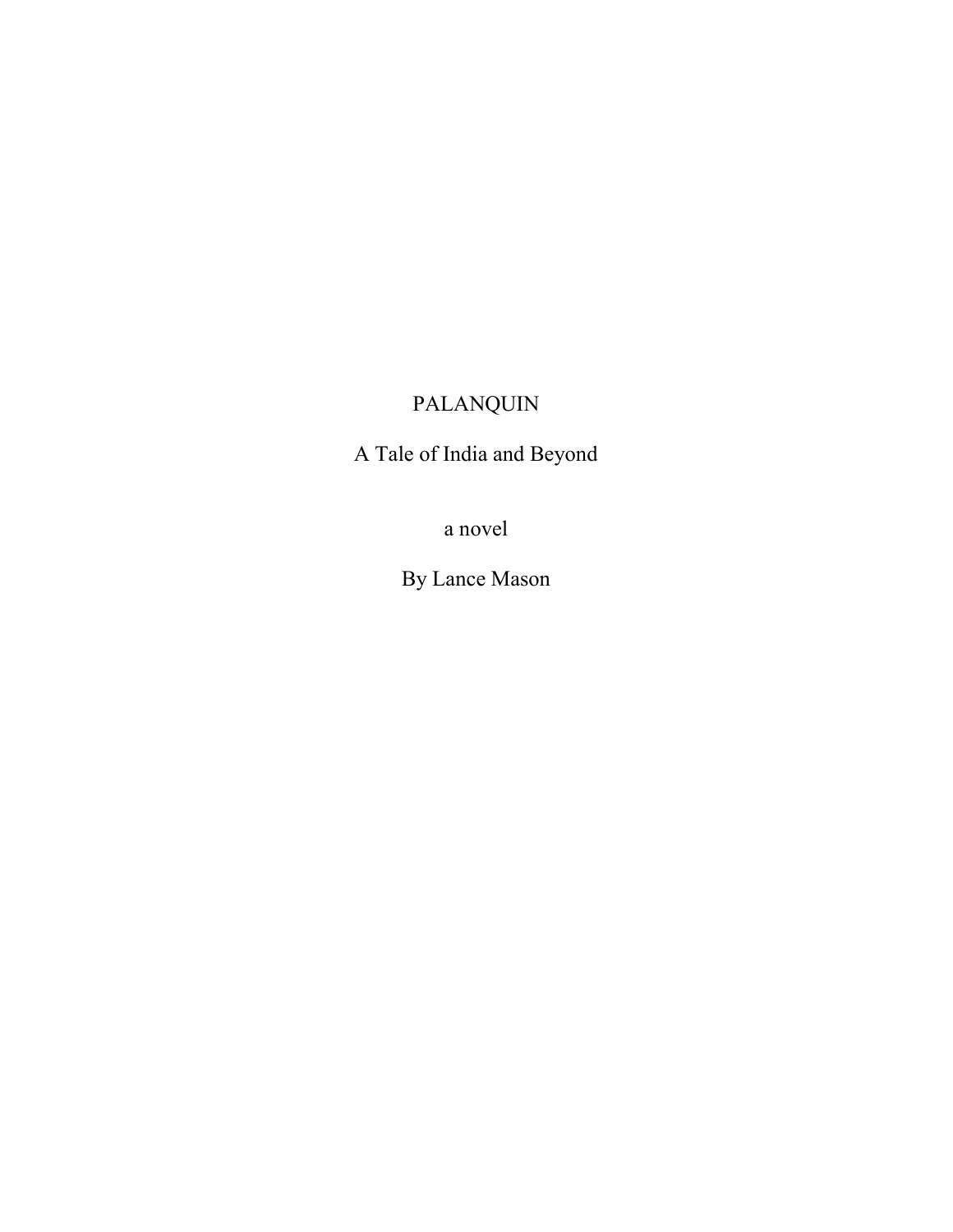## Preface

On 6 November 1892, a tea-chest of documents, diaries, and other historical material was found in Bombay, in the dusty corner of a warehouse belonging to Marlowe & Sons, a prominent Liverpool shipping firm engaged in the India trade. It was eventually established that this misplaced item was the property of my father, Brig. Gen. Jonathan "Jock" Alexander Gough-Martin, IOM, DSO, and had been lost during his return to Britain with his regiment nearly four years previous. Once Father was identified as the rightful owner of the large, tin-lined box, we were traced through military records and our Lancashire relations, and the chest was delivered to us in mid-March 1893 via Suez, Gibraltar, and Southampton. Sadly, Jock died shortly thereafter, aged sixty-eight years.

It has taken the better part of three years to organize and read Father's papers, then interpret and research them. Meanwhile, I have been communicating with well-informed persons, verifying claims, and transcribing what follows. I caution that not all of the following was chronicled in the chest's papers. Of that which Father did not have first-hand knowledge, I am most grateful for the access provided me to the private diaries, journals, and records of other persons, some of renown and featured here, and others who laboured in obscurity. These more contemporary sources were most valuable for detailing events after 1862.

I have put this account in the form of a story, in order that the reader might be entertained as well as informed. As poetic license has bridged minor gaps in the record, some readers may cite errors or disputes in these pages, and raise debate where they find it lacking. It is not my place to contest these assertions, but to put forth the reality of what I have before me and let history judge its merits.

14 January 1896 Hugh Christopher Gough-Martin, FRCS (Edin), MB ChB Field Cottage Godalming, Surrey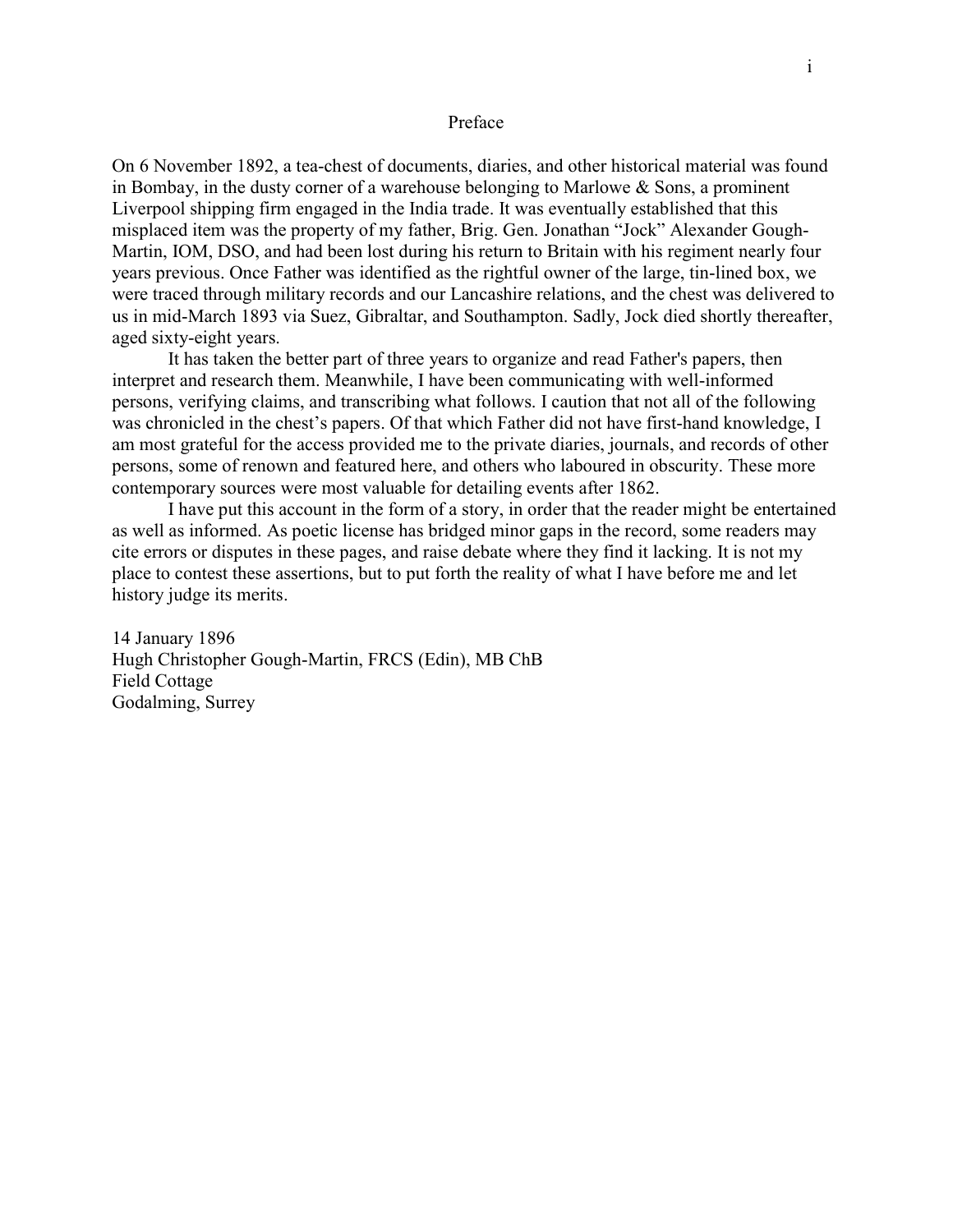## Introduction

In describing the era in question, one might choose the term byzantine. Yet even that adjective fails to fully capture the military, political, bureaucratic, and economic chaos the East India Company brought to bear in its rule over India. During that rule ended three decades ago, with Father still in harness, disorder was too often the order of the day, and the crude use of force its first path to profit.

In an attempt to bring some storytelling logic to such processes and events, parts of this narrative will focus on the life of Jehangir Arjani, a Parsi from the city of Poona, who studied and worked as a battlefield surgeon under demanding conditions at a time when Britain was almost constantly engaged in war. He pursued and practiced his skills alongside Jock and others, and exemplified the best of the Parsis, a group integral to Britain's history in India. Happily, this use of a medical viewpoint was much aided by the help of my friend and colleague Peter Turnbull, appointed Surgeon-General, Government of Bombay in 1893. In addition, as a schoolboy, I knew J. Arjani, and a more upright and ethical person I couldn't expect to meet. It was he who inspired me to take up medicine, much to the pleasure of my father.

Despite the perceived benefits of hindsight, there is no ideal place to begin this account since British motives, politics, and conduct in India were often that ill-informed and illconceived as to produce neither consistent justice nor unsullied ethics to underpin such a story. Even the good British plans and the good British men and women who emerged during Father's time commonly served only as stop-gaps in the often sordid history that unfolded.

Yet all stories must start somewhere, and this one shall begin with two vital pieces of history, the first voyage of the *Hector* to Gujarat, and the First Afghan War, both of which had profound effects on our nation's role in India and, ultimately, on the fate of her Empire.

2 March 1896 H.C. Gough-Martin

#### Publishers Note

The reader will note many years' span between the author's dates above and publication of this volume. Due to potentially upsetting passages contained herein in regard to the life of Florence Nightingale, OM RRC LGStJ, and not heretofore revealed, the publishers felt it necessary to defer the book's release until after her death. This is meant to honour her venerable and respected reputation as one of the Empire's leading lights, and in consideration of her family and the causes for which Miss Nightingale dedicated her life.

Gareth Morgan, Editor Greenwich Meridian Books Greenwich, London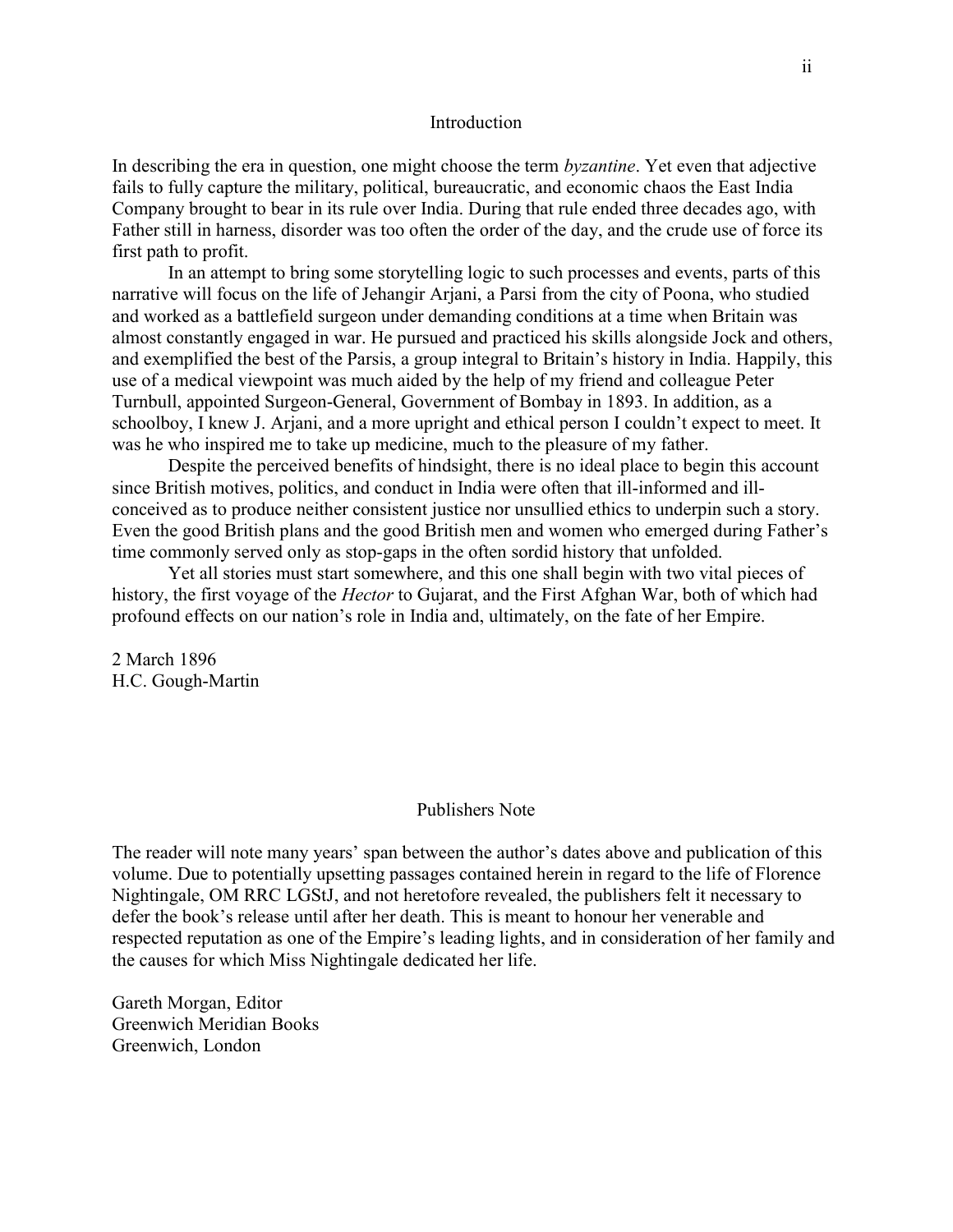# CHAPTER 1

# The Opening of India – A Blood-Streaked Dawn

It is 1608, November, in Gujarat, north of Bombay, and the acrid stink of burning wood stabs through Captain William Hawkins's dreams, prying open his eyes to see that the veranda of his cottage is alight. Gold and black shapes dance across the windows, and the flames chew through the flanks of the house that looks out to the hills east of Jamnagar.  $<sup>1</sup>$ </sup>

Hawkins jolts upright, and the heat rolls over him like the breath of Lucifer. For months the Viceroy has conspired with the Portuguese Jesuits to drive him out—or kill him. His wife Miriam and Finch, his lieutenant, have raised warnings of stratagems on his life, and Hawkins has prepared his escape, caching valuables far from the house, and storing spare clothes with Finch's concubine, gold and silver coins sewn into the hems. Yet India's betrayals and intrigues are not to be pondered as one's house burns down around one's corpse-to-be.

Hawkins peers under his bed, finding no spikes, broken glass, or serpents. He thus swings down into the semi-darkness, searching out his escape n the floor planking. He loops his fingers through a copper rung and heaves up a fitted panel, sliding it toward the wall as a thick stream of chill air rises up from the tunnel below. Smelling the swirling odor of raw meat, Hawkins reaches down and grasps the horn of a large, butchered goat, working the carcass out of the hole and onto the floor. The rising heat in the room sucks a draft up from the tunnel, spreading a lake of cooling air around him.

Hawkins drags the gutted beast up and onto the bed, then scrambles down the hole, sliding the panel closed above him. The draft ceases, but his dread of death by fire is quelled. The tunnel feels as fresh and humid to Hawkins as Devon in spring. Crouched among aromas of salted meat and roots crushed from digging, he only now realizes his beloved copper bracelet is gone, lost from his wrist in manhandling the goat. Too late now. Reaching up, he swings two iron toggles, locking the panel, and makes good his escape.

#

The following day, with six of his men and two Portuguese Jesuits, Viceroy Sayad Mutaza presents himself to court. The Mughal Emperor Jahangir has traveled from Agra to Gujarat to investigate the intrusion by the British ship *Hector*, the first to fly the Union Jack in Indian waters. But a Mutaza minion bears an ornate wooden tray under a yard of tan calico covering the purported remains of the Hector's captain. The Viceroy and his allies, having stolen and divided the ship's cargo, now quickly repeat their appeals to the Ruler that

". . . the English be barred from the region."

"The Englishman is now gone from God's good earth…."

"… and cannot enslave India to unfair trade…"

Thus Portugal, the envoys hope, will again be affirmed as the Mughal Empire's only partner in foreign commerce, for which the priests have prayed to their own lord.

Meanwhile, the odors of burnt flesh are clashing with the warm scents of sandalwood and camphor. Indicating the tray, Mutaza says, "We respectfully apologize to His Majesty for the foul smell. Perhaps all English smell so when burned." Mutaza wears a silk turban and gold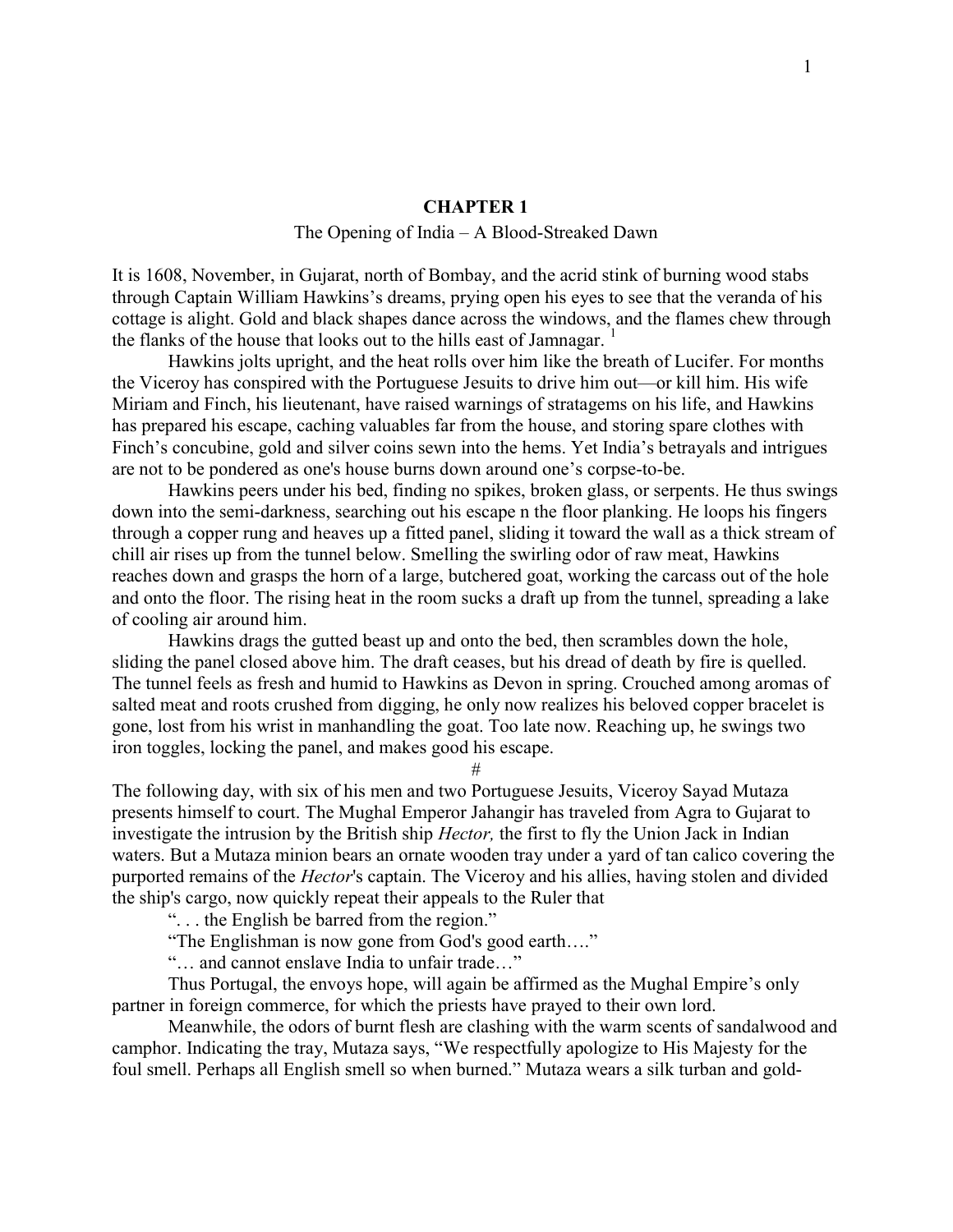threaded robes, his hair and beard oiled and wound into place. On his feet are white horsehide slippers with turned-baksheesh toes.

Jahangir's eye roams over the faces of Mutaza and his toadies, but shows no emotion. He reflects on His ancestors Babur, Humayun, and Akbar, on the crimes and betrayals punished by His family's four generations of rule, and on the horrors wreaked by the Portuguese on their religious opponents far to the south. Finally, He speaks.

"Commissioner."

As Royal Commissioner, Mutaza assigns all Court contracts—for cavalry horses, the new bridge over the Kali Kolak, the royal pantry, even for the Emperor's silken hose. Assured a commission from each, he has an outsized interest in the Empire's trade, and knows the English as obstinate negotiators, not as free with baksheesh and corruption as the Portuguese.

"Commissioner, you have brought before me the remains of Hawkins, master of the British vessel in our harbour?"

"Indeed, Excellency." Mutaza slides the calico back to reveal charred skin, a leg-bone, muscle, and ribs. "The pirate is dead, burned in a fire at the small country house. My men are abroad in the hills hunting for his widow who was absent when the fire began. She may have hired agents to kill him."

The stare with which the Emperor fixes Mutaza is one he cannot decipher. Curiosity for the macabre? Suspicion? Or praise for this official the Ruler had underestimated. "You have not mistaken this meat and bone for … another subject of the court. . . another stranger or wayfarer?"

"Indeed not, Highness, for we also recovered—this." Mutaza lays a heavy bangle onto the strip of calico. "It is of the red metal the Portuguese call cobre. Hawkins never was without it, said to be his grandfather's."

The Emperor's gaze wanders from Mutaza's face to the tray's grisly cargo, then rises again. "Was this Hawkins an honourable man, dealing honestly with the court and our subjects?"

"Alas, no, Excellency."

"He was a pirate?"

"All English are, Highness, infamous throughout the world for plundering ships of other nations."<sup>2</sup>

"He would have betrayed us?"

"Without question."

"And the correct punishment for such treachery, for this greed and self-interest that insult the Emperor?"

Sayad Mutaza feels a tremor crawl up his back and over his shoulder, creeping now toward his heart like a handful of spiders. His blind confidence dims slightly, though he can't say why. "Punishment, Highness?"

Jahangir's eyes now seem washed free of feeling. "Death by means most certain for he who betrays the Emperor?"

Only one answer can meet that question, though it strains the Viceroy's voice. "Indeed, Highness, death to the disloyal."

Again Jahangir shows nothing, but Mutaza feels a cold stab in the meat of his groin. His soldiers sense his unease, but the Emperor feels only contempt for a sacrilege against His rule, for those who would attempt to feed Him lies—as if He could not tell goat parts from those of a man.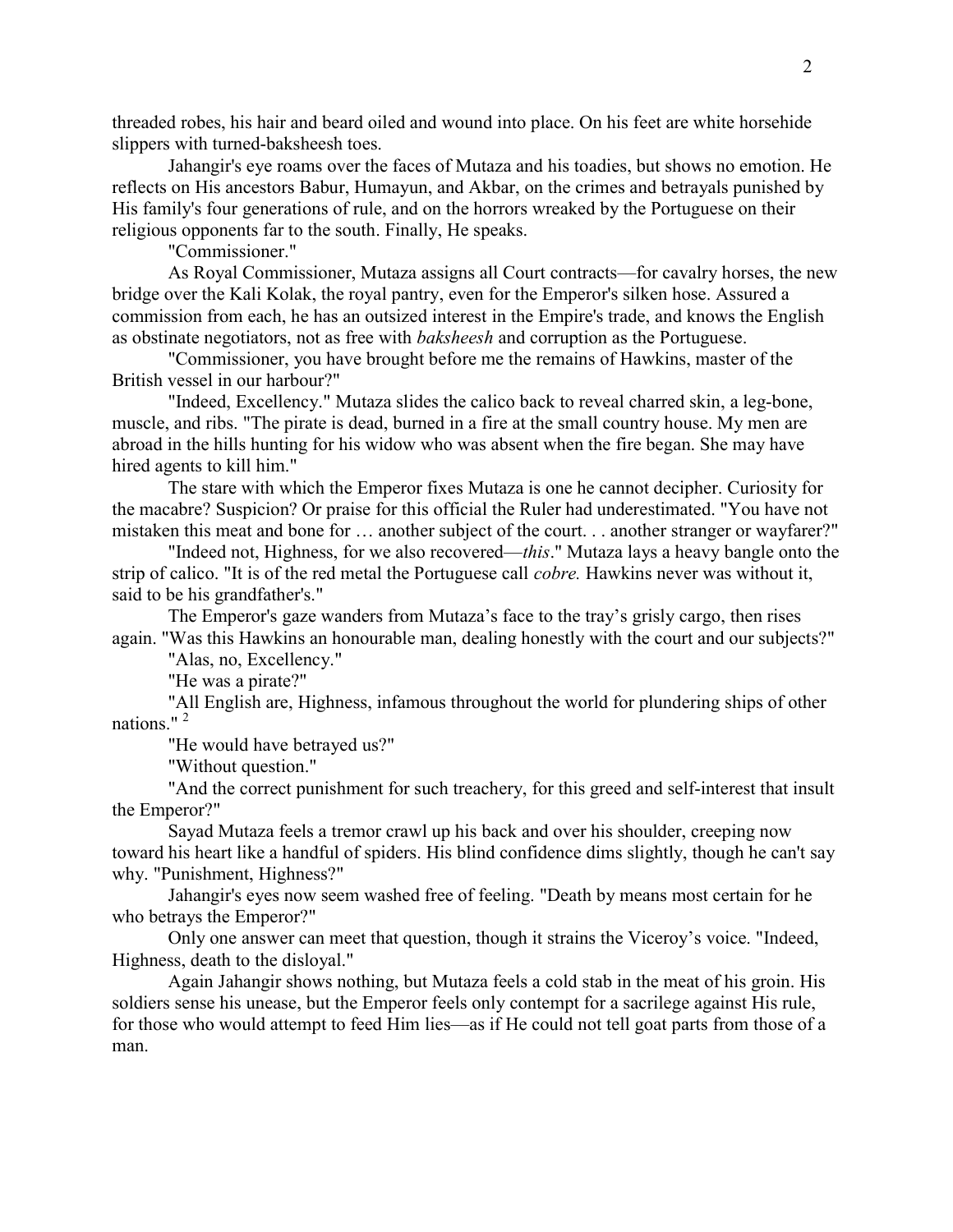His Highness lifts His left hand, twitching two fingers. From behind an emerald-green curtain beside the throne, William Hawkins steps out, bedecked in the cobalt-and-crimson, goldbraided uniform of an Ambassador of His Britannic Majesty James I.

The faces of the Jesuits freeze, and they hunch down in their black cassocks, like ravens under threat, calculating some evasion.  $3$  But not Mutaza, nor his soldiers. They know what awaits. Thoughts of any skirmish toward freedom vanish when the emperor's 60-strong guard appear from behind pillars and archways. Scabbards tinkle against chain mail, the only sound in the air.

Below hard green eyes, Hawkins wears a serene smile, striding up to the wooden tray. His right hand lifts the bangle, fits it back on his left wrist, then raises a shank of meat to his even, English teeth. To the horror of all but the Emperor, he bites into the blackened flesh. Chewing, his smile unchanged, Hawkins circles the priests and Mutaza—all taller than he—and proffers the dripping meat, gristle, and bone to each of their mouths in turn. As each turns away in revulsion and fear. Hawkins ambles across the green marble floor, bows deeply to Jahangir, then rises again and speaks.

"My lord, here under Allah's hand, I embrace the wise and ancient Urdu proverb." He eyes the piece of goat with some affection, and then glances with false regret toward his enemies. "Vengeance is, indeed, a meal best eaten cold."<sup>4</sup>

#

At dawn the two Jesuits are tied to wooden posts to serve, alas briefly, as living targets for the palace's mounted lancers. Once dead, they are then beheaded in local fashion, a noose tightened around each of their necks. The ropes are tied to saddle horns, and the horses spurred away until the heads spring free, tumbling through the ochre dust. Mutaza and his guards are shaved, drawn and quartered, and then ripped apart by four of the black chargers that served in the lancers' practice. Later, as the deceased's heads rot away on hooks above the city gates, peasants will collect the falling teeth, talismans against disease.

#

William Hawkins had descended from John Hawkins, or *Hawkyns*, naval architect to Elizabeth I and vice-admiral against the Spanish Armada under his cousin Sir Francis Drake, founder of Her Majesty's Royal Navy base in Plymouth. Our William was named for John's father, and the Hector's voyage to Gujarat was the third by the East India Company, under the Crown's charter for:

> "Good sayfe Harbors for a maintenance of a trade [and] in sayfetie from the daunger of the Portingalls, or other enymies."<sup>5</sup>

Having foiled his enemies in India, Hawkins will, in 1612, die of a disease unknown to his physicians. He is aboard the Thomas off the shores of Ireland, returning from Malaya, in the early flush of Britain's Far East trade.

Pregnant, his widow Miriam marries again, to Gabriel Towerson, captain of the *Thomas*, who returns to India, plying the trade of a Spice Islands merchant and freebooter, putting commerce before the Crown, and profit before duty. This runs him afoul of envious British authorities and of Dutch officials in the Maluccas, where he is tortured and executed, his head put on public display, as with the Jesuits of Gujarat, an operatic irony no doubt lost on Captain Towerson.